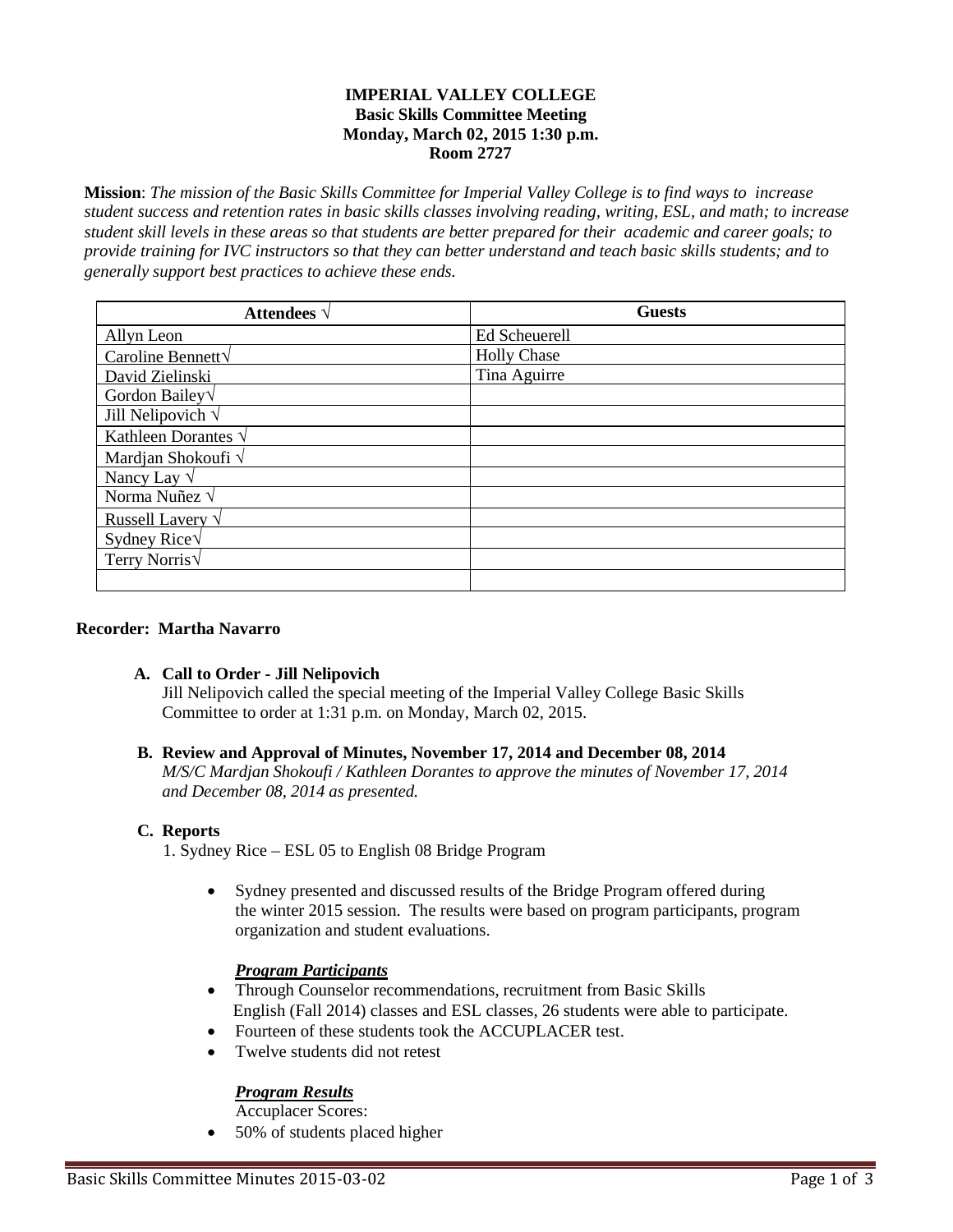- 37% of students remained the same 14% of students placed lower
- Four students took the Accuplacer test for extra practice

# *Program Organization*

- Four classes per day were offered**:** Academic Listening, College Reading, Academic Writing and Study Skills
- It was a five week program, Monday thru Friday, 8:30am-2:24pm and classes were 75 minutes long,
- Students had a 30 minute study period before lunch

# *Student Evaluations/Comments*

- 90% of students felt the time and length of the program were good.
- Most students suggested a grammar class in the program.
- Students gave positive feedback on faculty, counselors and financial aid.
- Sydney hopes to offer a Bridge Program during the summer term that would include two sections for 50-60 students. Counselors agreed to advertise.

### 2. Budget Information

- Jill informed the members that at the start of the 2014-2015 academic year, the Basic Skills budget was \$190,714. After covering salaries and proposals, the balance was reduced to \$37,920. The NADE and Catesol conference fees have not been reduced from the current budget but once accounted for, Jill stated that approximately \$31,000 will remain, pending a March revision. Funds must be spent by June 30, 2015.
- Mardian asked if the remaining funds includes the DSPS request. Jill stated that after speaking with Ted Ceasar, Basic Skills funds cannot be used to supplant. DSPS tutors were paid with categorical funds, therefore, Basic Skills funds will not be used.
- Jill talked to Michael Heumann of Academic Senate about formalizing funding request that can get institutionalized. The last proposals did not include items such as workers compensation and Medicare. Jill had to pay about \$500 to cover these fees.

#### **D. Update on Previous Discussion Items**

#### **E. New Discussion**

#### **F. Action Items**

- Funding approval over winter session-Terry is requesting \$1356.74 for this spring semester to fund embedded tutors. He stated that he does not have enough funds to cover the spring semester. He added that they cut back on materials in order to hire more tutors.
- Kathleen asked Terry the number of Embedded Tutors he will be hiring. Terry did not have a number, only the number of classes, which are one ESL 005 class, one English 08 class, three math classes and one or two English 10 classes.
- The members briefly discussed adding an embedded tutor in classes such as Sociology, Health Ed and History. There are students that need assistance with their reading skills.

Jill stated that although these courses are not Basic Skills, the funding may be justified thru reading apprenticeship.

### *M/S/C Kathleen Dorantes/Russell Lavery to fund Terry's Embedded Tutor program with \$1356.74*